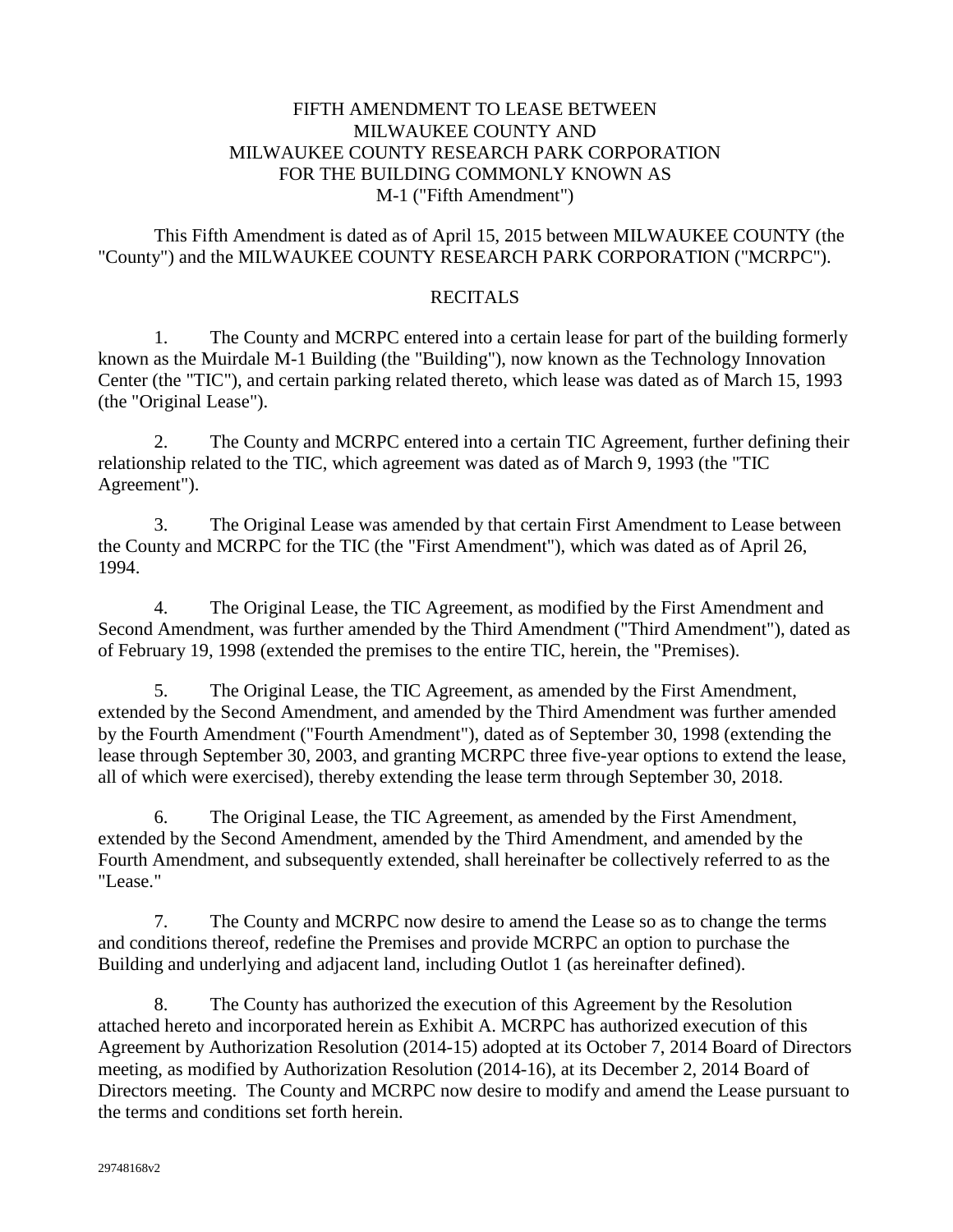## AGREEMENTS

In consideration of the Recitals and mutual agreements which follow, the County and MCRPC agree as follows:

1. **Term**. The new term of the Lease shall begin July 1, 2015 (the "Effective Date") and end on December 31, 2015.

2. **Rent**. MCRPC shall deliver to the County rent of one dollar (\$1.00) per year, payable on or before January 1 of each calendar year of the Lease.

3. **Options to Extend**. The County hereby grants MCRPC three one-year options to extend the Lease on the following terms and conditions for the calendar years (commencing on January 1 and ending on December 31 of each calendar year) of 2016, 2017, and 2018.

- a. Each option to extend the term of the Lease shall be automatic, unless MCRPC delivers written notice to the County at least 60 days prior to such calendar year, confirming that MCRPC is electing to terminate the Lease.
- b. All terms and conditions of this Lease applicable to the original Lease term shall be applicable to any extension terms.

4. **Property**. The Property is defined to include Outlot 1, consisting of approximately 2.9432 acres, as described on CSM 7909, and the Premises and all underlying and adjacent land, commonly known as Lot 20 of CSM 7809, consisting of approximately 6.2718 acres and the building and all improvements located thereon.

5. **Maintenance of the Premises**. As of the Effective Date, the County shall have no further obligation for, and MCPRC shall assume, all costs and responsibilities associated with the maintenance, capital improvements, repairs, replacements, utilities and operation of the Premises and related parking lot and landscaping (unless such obligations are allocated to subtenants of the Premises).

> a. MCRPC's assumption of costs and responsibilities includes, but is not limited to, all maintenance and responsibilities currently performed at the Premises and related parking lot and landscaping by the County. The County agrees that on or before the Effective Date, the County shall provide to MCRPC the following: all plans, specifications, drawings, schematics, warranties, guaranties and all other documents, whether hard copy or by computer file, in the possession of the County in any way related to, or arising out of, the physical operation and maintenance of the TIC; all parts, supplies, materials, tools and equipment, used or related to, or arising out of, the TIC; and all keys, access cards and any other personal property related to, or arising out of, the TIC and its maintenance or operation by the County.

6. **Sub-Tenants Rent**. MCRPC shall retain all rents collected from sub-tenants at the TIC, which shall be used to pay for the operation of the Premises and other MCRPC expenses.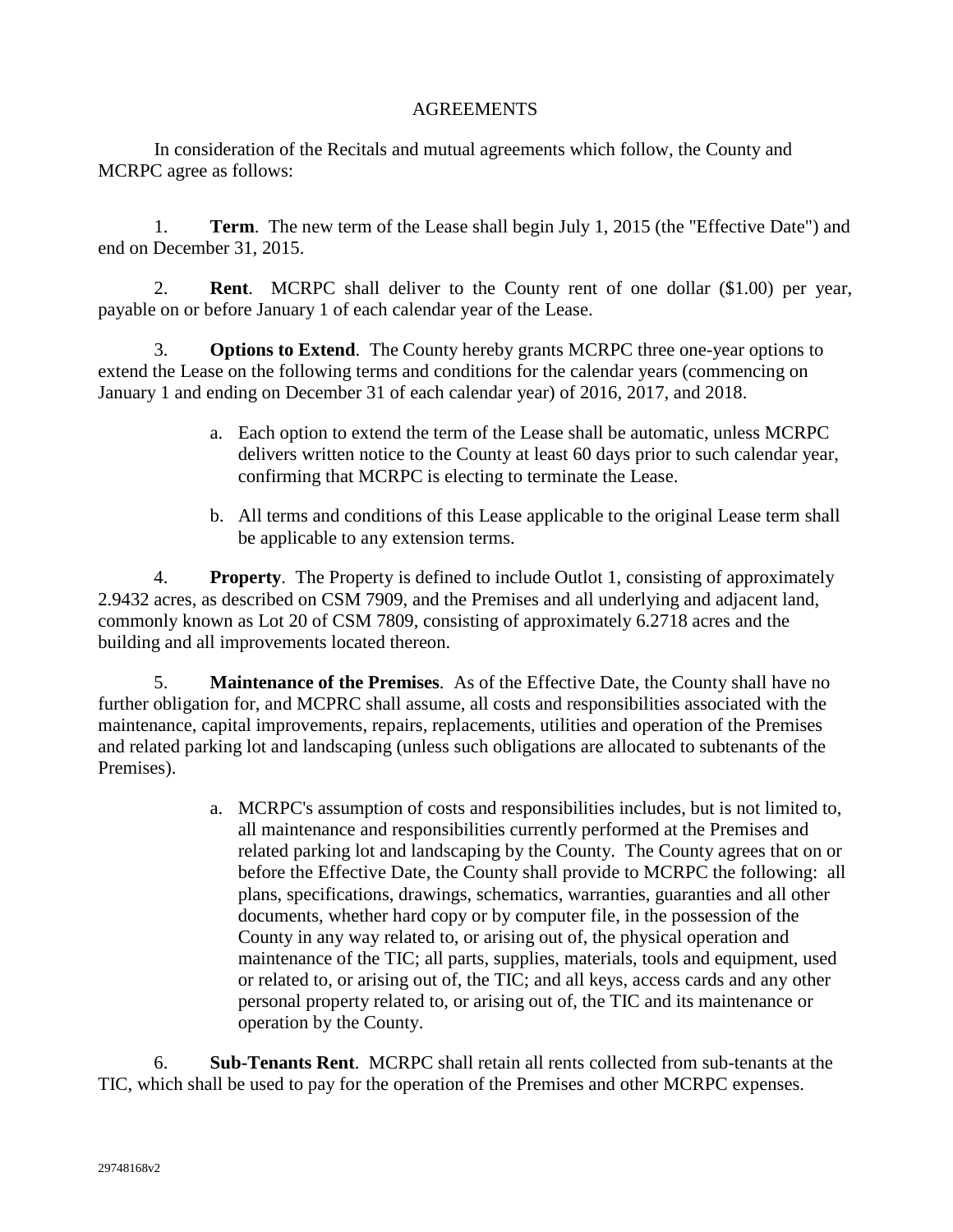a. Notwithstanding the foregoing, County and MCRPC agree that this Amendment hereby amends that certain Commercial Lease dated as of October 1, 2014 between the parties for approximately 5,730 square feet of office space commonly known as Rooms 500, 502, 506, 508, 516, 517, 518, 519, 520, 521, 522, 524, 526, 540, 544, 546, 548, 550, 557, 559, 560, 561, 562, 564, 566 located on the fifth floor of the Building (the "County Transit Lease") as follows: The second paragraph of Section 5 providing for credit to the County, given the County maintenance and repair obligations existing under the Lease prior to the Effective Date, is hereby deleted in its entirety. The reference in the first paragraph of Section 5 to: "(subject to the credit below)" is hereby deleted as well. The rent payable by the County to MCRPC as of the Effective Date shall be the net \$4,058.82 per month, as required by the County Transit Lease.

7. **Option to Purchase**. The County hereby grants MCRPC the option to purchase the Premises and underlying land subject to the Lease from the County for one dollar (\$1.00).

- a. MCRPC may exercise its right to purchase at any time on or before June 30, 2016, by providing written notice to the County. Such written notice shall include written approval of the purchase by MCRPC's Board of Directors.
- b. In the event MCRPC exercises its Option to Purchase the County shall transfer the Property by special warranty deed to MCRPC, or at the option of MCRPC, to an appropriate  $501(c)(3)$  or other single purpose entity, subject to approval in advance by the MCRPC Board of Directors and the County. The County shall purchase customary title insurance for MCRPC's acquisition. The County and MCRPC agree to cooperate with each other in connection with this closing and execute such title affidavits (including an owner's affidavit and gap affidavit) and such other documents as are reasonable and/or customarily required by the title company to complete the transaction.
- c. The closing on the purchase of the Property shall occur on or before December 31, 2016, with the exact date and location to be reasonably designated by MCRPC.
- d. Prior to closing on the acquisition, MCRPC shall retain a surveyor to survey the Property to provide a clear legal description of such lands, and if necessary, to prepare a certified survey map (the "CSM"). In the event that MCRPC determines that a CSM is needed or desired, the County shall cooperate and sign the CSM upon request from MCRPC.

8. **Insurance**. MCRPC shall procure insurance in the amount and type agreed upon by MCRPC and the County, with assistance from the County Risk Manager, for the term of the TIC Lease.

9. **Miscellaneous Required Lease Modifications**. Notwithstanding anything to the contrary provided for in the Lease, the parties hereby agree to further amend and modify the Lease as follows: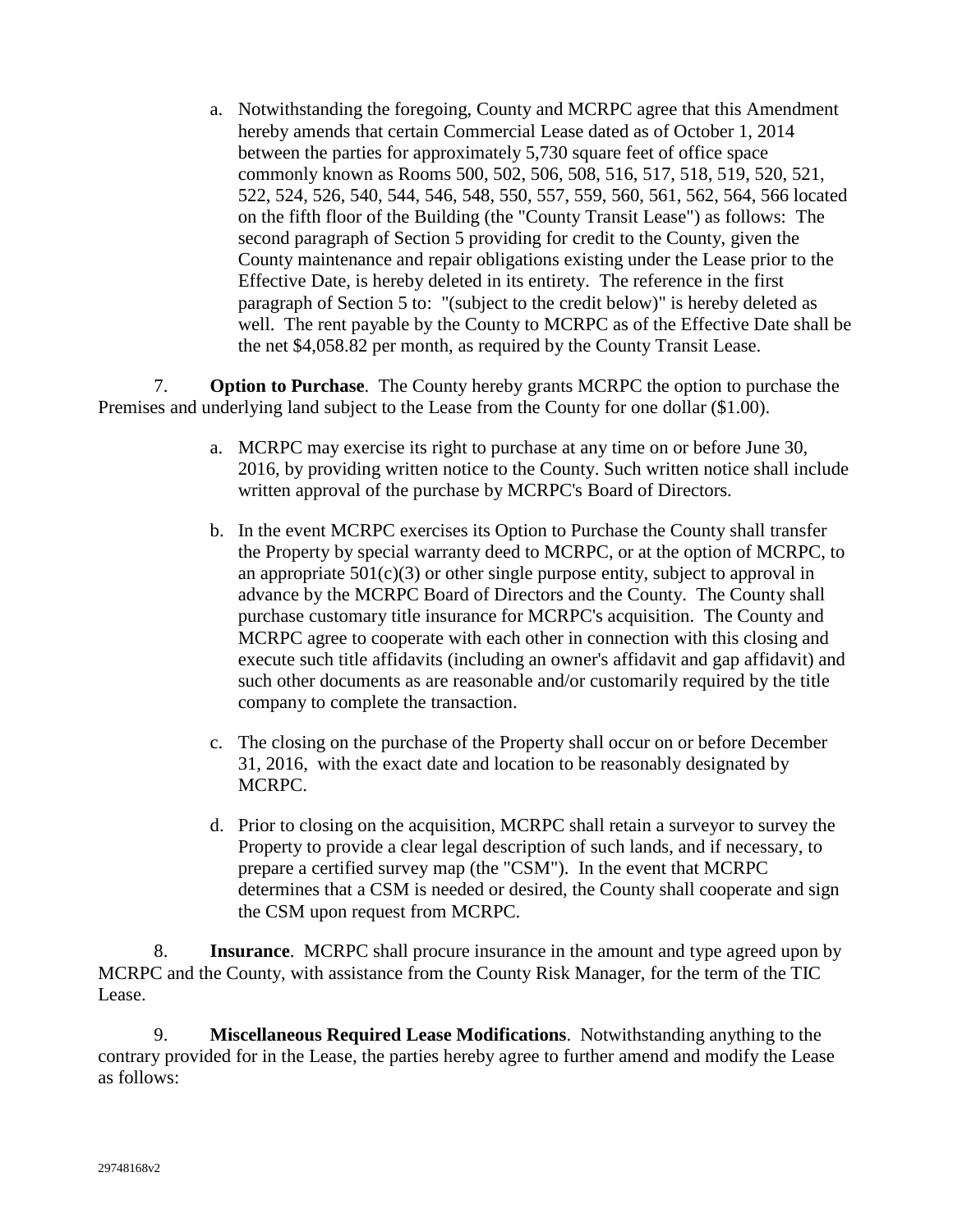a. The entire second paragraph of Section 1 of the Lease providing for: "the County's use of the remainder of M-1…" is hereby deleted in its entirety. Other than as provided for in the County Transit Lease, the County shall have no further use rights in the Premises. The Rent provided for in Section 2 of this Fifth Amendment is the sole rent payable to the County, thus, all of Section 5 of the Lease is hereby deleted given the fact that Section 2 of this Fifth Amendment governs applicable rent.

b. The references in Section 6 of the Lease to MCRPC delivering copies of the subleases to the County and all notices required by such sublease are hereby deleted as they are no longer applicable. In addition, in Section 6(b), the right of the County to terminate the Lease and any sublease related to the County's prior obligation to repair and maintain (which has now been eliminated by this Fifth Amendment) is hereby deleted in its entirety.

c. In Section 6. (g) (i) and g. (ii) on Page 10 of the Lease, the retainage of keys by the County and right to access for repairs and alterations and other work are hereby deleted in their entirety.

d. Section  $6(g)(v)$  on Page 12 is hereby deleted in its entirety because the County no longer has interest in regulating signage at the Premises. Similarly, Section  $6(g)(vii)$  is hereby deleted, removing the right of the County to tow away and remove vehicles stored at the Premises. Section 6 (j) is hereby deleted, again because the County has no need to enter to inspect and perform maintenance and repairs at the TIC. Similarly, in Section 6 (k). on Page 13, the reference to repairs, renewals, improvements, alterations, and similar references are hereby deleted.

e. In Section 6 (l) on Pages 13 and 14 of the Lease, the option of the County to terminate the Lease and all subleases in the event of damage or destruction by fire or other casualty is hereby deleted in its entirety.

f. The reference on Page 23 of the Lease to allow the County to terminate the Lease in the event of cost of repairs exceeding the economic benefit of such repair is hereby deleted. All of these responsibilities shall now be MCRPC's, and the County no longer needs such termination right. Similarly, in this same section, the County option to terminate if the cost of repair of the steam tunnels, water lines, sewer lines or any other building service functions are excessive and thereby granting County the option to terminate the Lease are hereby deleted in their entirety.

g. The second paragraph of Section 14 on Page 24 of the Lease is hereby deleted in its entirety. The County shall not have the right to demolish the Premises and terminate the Lease.

h. Notwithstanding anything to the contrary provided for in the Lease, the County shall have no termination rights of the Lease, and all prior termination rights are hereby deleted in their entirety.

10. **No Other Modifications**. Except as specifically amended by this Fifth Amendment, the Lease shall remain unmodified and in full force and effect. This Fifth Amendment shall be